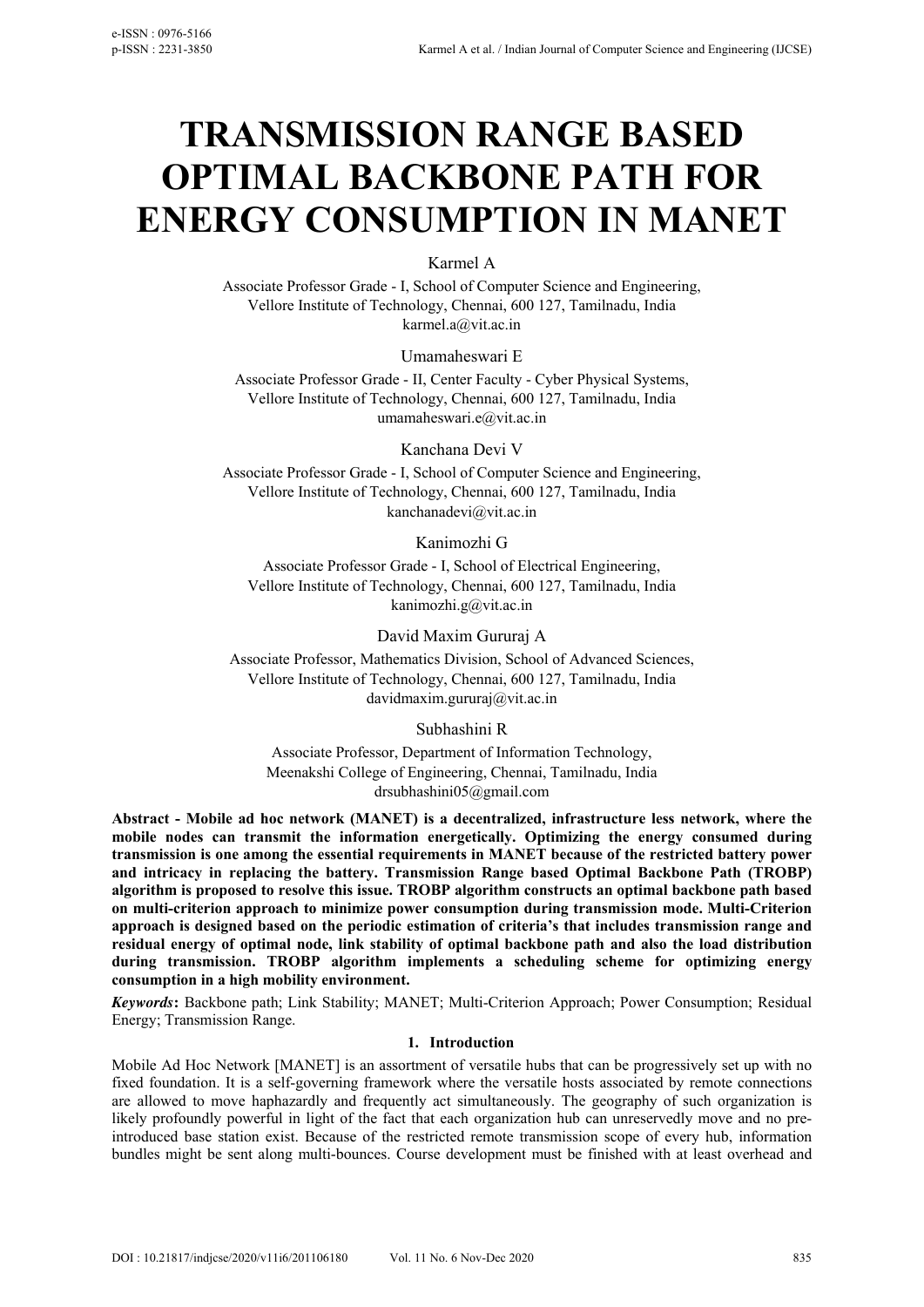data transmission utilization. Energy Efficient Routing Protocols [1] are trying to plan as execution corrupts because of versatility of portable specially appointed organization which is an open test.

This paper is coordinated as follows: The accompanying segment presents related works in improving energy utilization in MANET. Section 3 presents the TROBP calculation. Section 4 presents the numerical outcome. Area V closes the paper dependent on the execution done.

#### **2. Related Work**

Maher Heni et al. [2] actualized an upgraded rendition of AODV named PC-AODV (Power Control Ad hoc On Demand Distance Vector) where the occasional age of HELLO messages is limited to improve the energy utilization in MANET. Relative examination of the exhibition of AODV and PC-AODV is finished utilizing the measurements like ratio of packet delivery, overhead, Resultant Energy (RE) utilizing the test systems JIST/SWANS. The work is extended as assessing the PC-AODV exhibitions in various geographies and various kinds of portability to show the power of PC-AODV Protocol.

Kumar, N., et al [3] made a total report on power proficient directing conventions and on power sparing calculations for Mobile Ad Hoc Networks. Creators additionally recommended a Power Aware Techniques that consolidates the highlights of existing strategies like LEAR and GFR to diminish power utilization and to expand the organization life time. Energy-Aware Geo-area helped Routing (EAGER) [4] was a versatile steering plan for energy proficiency for enormous scope Ad Hoc Networks. Energetic joins proactive and receptive techniques. Excited first partitions the organization into intra-cell proactive directing and between cell responsive steering. Energy examination of EAGER is finished utilizing the components least transmission reach and number of bounces. The future improvements of EAGER is extended as: First, utilizing geographic sending rather than favorable to dynamic steering for intra-cell traffic; Second, actualizing between cell receptive traffic directing on a triangle/square organization segments rather on a hexagonal organization parcel for guaranteeing more proficient course disclosure; Third, multipath and acknowledgement directing into EAGER plan to adjust energy productivity and strength to bombed correspondences.

Sunho Lim [5] proposes a RandomCast correspondence system, to diminish the degree of catching by empowering the sender to start the favored catching level to accomplish a harmony among energy and steering execution. Creators tended to Route Discovery and support, Effect of catching, Unconditional catching and flat steering issue, Unconditional catching, Unconditional Rebroadcast and Semantic Discrepancy in DSR. Catching/rebroadcasting choice variables are neighbors count, Sender ID, energy consumed and portability. RandomCast conspire is executed utilizing number of neighbors. RandomCast plan can be improved by actualizing the other three elements: sender ID, Mobility and remaining battery energy and furthermore RandomCast can be incorporated with other directing conventions for better energy enhancement. Minimizing the complete force transmission and expanding the organization life time. The Authors actualized energy proficient calculations like DIStributed POWer "DISPOW", an advancing methodology that limits the transmission intensity of hubs. DISPOW utilizes multi-boundaries like availability, impedance and energy utilization to give better network and to adaptively oversee hub power. Creators additionally recorded calculations like MDR (Minimum Drain Rate), Multicast tree technique and Distributed Energy-Efficient specially appointed directing (DEAR) that amplifies the nodal battery life time, limits the postpone time and expands the organization life time.

Suganya, S. et al [7] proposed a methodology where an edge esteem is doled out on singular hub and all the bundles are sent with equivalent length for limiting the force utilization. The edge esteem is utilized by the relating hub to settle on a directing choice for parcel. During every transmission the energy level of every hub is checked against edge esteem. In the event that the energy level is lesser than the edge esteem, at that point a backup way to go will be resolved progressively to course the parcel.

Humaira Nishat et al [8] presented an Energy Efficient Dynamic Route Discovery (EEDRD) convention where the introduction of course revelation is done simply in the wake of sending some ideal number of information parcels dependent on the size and energy levels of hubs in the organization. EEDRD displays better execution contrasted with DRD by expanding the organization life expectancy as far as throughput, delay, bundle conveyance proportion and steering overhead.

Sivasnakar et al [9] proposed a two adjusted type of DSR calculation, for example, Cluster Based Energy Efficient Routing (CBEER) calculation and Energy Dynamic Source Routing-Route Update Cache (EEDSR-RUC) calculation. Shirking of complete channel of energy structure a hub and the foundation of proficient energy mindful course is accomplished utilizing CBEER convention. EEDSR-RUC convention is planned so that choice with respect to the refreshing of course reserve will be done dependent on the energy level in the hub battery. These two conventions' exhibition is effective contrasted with existing DSR convention regarding ratio of packet delivery, average energy consumped and routing overhead. Pinki Nayak et al [10] talked about the different energy mindful directing conventions and the measurements answerable for energy advancements. The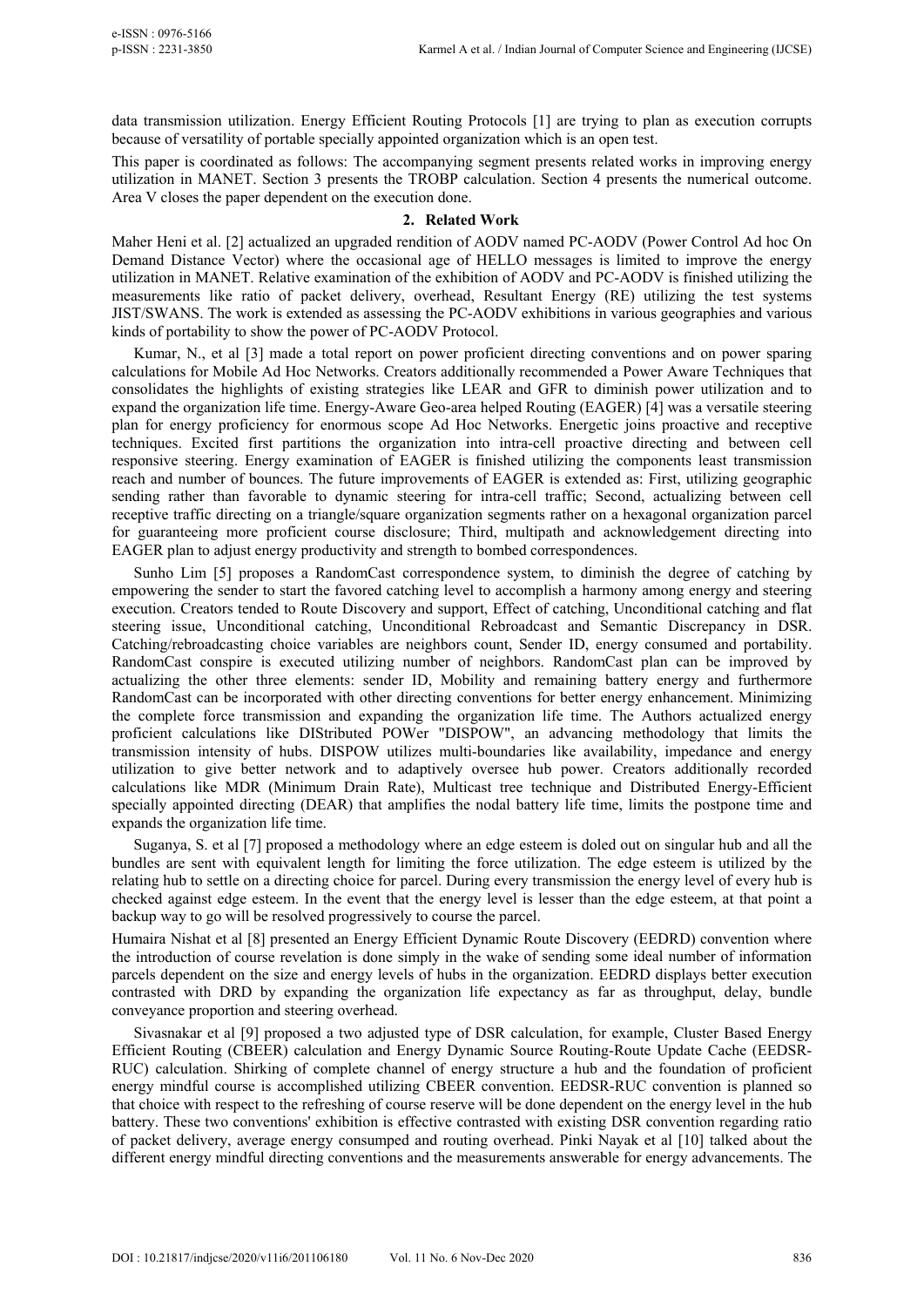utilization of energy can be limited utilizing the accompanying methodologies: Transmission Power, Load Distribution and Sleep/Power-Down Mode Approaches.

# **3. TROBP**

# **3.1.** *Multi-Criterion Approach*

TROBP algorithm is designed based on a Multi-Criterion approach in which the following criteria's are involved.

Criteria1: The Source node selects the set of neighbor nodes that falls within its transmission range.

Criteria2: Source node selects one of the neighbor nodes whose residual energy is less that the Threshold value as the optimal node.

Criteria3: Packet must be transmitted only after slicing it into equal length.

Criteria4: Periodic evaluation of Link stability of optimal backbone path.

Criteria5: Periodic evaluation of transmission range and residual energy of optimal node.

# Table 1: TROBP Algorithm

| TRANSMISSION RANGE BASED OPTIMAL BACKBONE PATH ALGORITHM                                       |  |  |
|------------------------------------------------------------------------------------------------|--|--|
| Source node: SN                                                                                |  |  |
| Destination node: DN                                                                           |  |  |
| Neighbor node: $\alpha_1, \alpha_2, \alpha_3, \ldots, \alpha_n$                                |  |  |
| Residual Energy: RE                                                                            |  |  |
| Threshold Limit Value: TLV                                                                     |  |  |
| Periodical Time Interval: t                                                                    |  |  |
| Selection of Optimal Path from SN to DN :                                                      |  |  |
| Selection of optimal neighbour node:                                                           |  |  |
| $\beta \leftarrow SN$ ;                                                                        |  |  |
| Selection of neighbor node from $\beta_j \forall j = 1$ to <i>m</i> subject to constraint (1): |  |  |
| For each $\alpha_i \forall i = 1$ to n                                                         |  |  |
| Compute $RE(\alpha_i) \leftarrow EI(\alpha_i) - ES(\alpha_i)$                                  |  |  |
| Select node with highest RE such that $RE(\alpha_i) > TLV$                                     |  |  |
| Iterate until constraint (1) is obtained.                                                      |  |  |
| If $RE(\alpha_i) > TLV$ , transmission of data packets is done through these optimal nodes.    |  |  |
| The optimal backbone path $\phi \leftarrow \{SN, \beta_j \ \forall j = 1 \text{ to } m, DN\}$  |  |  |

## **3.2.** *Determining Optimal Path through Optimal Node*

Mobile Ad hoc Network can be modeled as a bi-directed graph  $BG = \langle N, L \rangle$  with set of nodes  $\langle N \rangle$  and links  $L(i, j) \forall i, j \in \langle N \rangle$ , an optimal-backbone-path  $\in NP$  composed of set of nodes and links subject to the constraint,

$$
\phi = \begin{cases} \langle SN, \beta_j, DN \rangle \in \langle N \rangle \mid D(k, \beta_j) < TR_k, \forall j = 1 \text{ to } m \\ \text{and } RE\left(\beta_j\right) > TLV \end{cases} \tag{1}
$$

Neighbor node of a node  $k$  is the set of all nodes that can be reached from node  $k$  subject to the constraint

$$
NB_{N_k} = D(k, \beta_j) < TR_k \,\forall j = 1 \text{ to } m \tag{2}
$$

The node *k* selects the set of all nodes that lies within its transmission radius*TR<sup>k</sup>* . Election of optimal node from the set of neighbor nodes  $NB_{N_k}$  is based on the residual energy [11] subject to the constraint,

$$
RE(\beta_j) > TLV \tag{3}
$$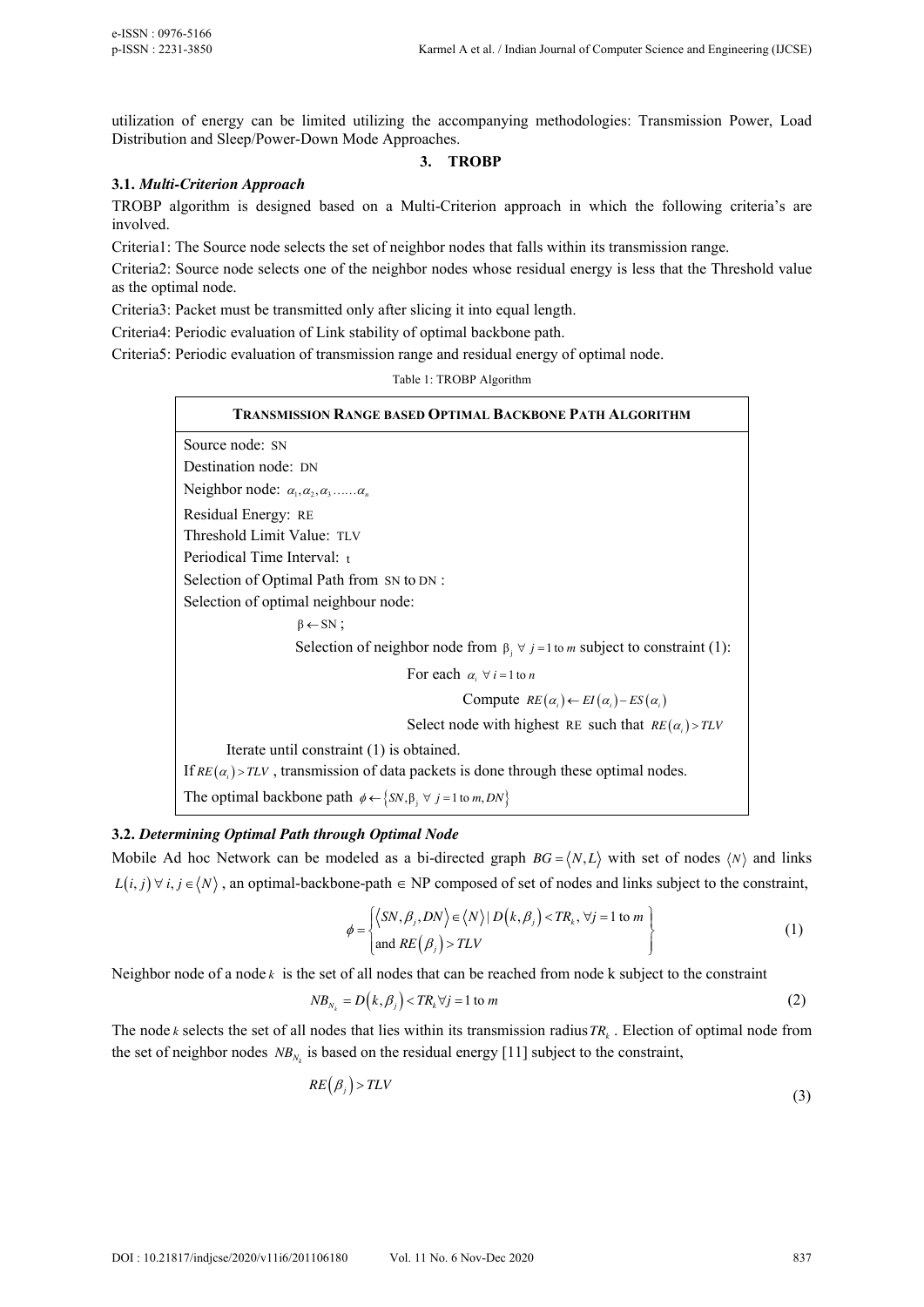The neighbor node whose Residual energy which indicates the remaining energy of the node is greater than the Threshold Limit Value will be elected as optimal node. The entire process is repeated until an optimal path to the destination node is established. Since the optimal-backbone–path is in non-deterministic polynomial time class (Class NP), a polynomial time verifier algorithm that runs in polynomial time (Class P) is designed in table 1.

| <b>Notations</b>               | <b>Definitions</b>                      |
|--------------------------------|-----------------------------------------|
| $\langle N,L\rangle$           | Set of Nodes and Links in BG            |
| $\langle L \rangle$            | Set of Links                            |
| SN, DN                         | Source Node, Destination Node           |
| $\alpha_{i}$                   | Neighbor node                           |
| $\beta_i$                      | Optimal Neighbor node                   |
| $RE(\alpha_i)$                 | Residual Energy of node $\alpha_i$      |
| TLV                            | Threshold Limit Value                   |
| $EI(\alpha_i)$                 | Initial Energy level of Node $\alpha_i$ |
| $ES(\alpha_i)$                 | Current Energy level of node $\alpha_i$ |
| $\phi$                         | Optimal Backbone Path                   |
| $L_{\scriptscriptstyle{pac}}$  | Length of Packet                        |
| $OL_{\scriptscriptstyle{pac}}$ | Optimal Length of Packet                |
| <b>LCF</b>                     | Link Capacity Factor                    |
| <b>NBP</b>                     | Number of Bits per packet               |
| LSR                            | Link Stability Record                   |

Table 2. Definitions for Notations

## **3.3.** *Link Stability*

If any one of the optimal node whose Residual energy falls less than the Threshold Limit Value or if any one of the optimal node that moves far behind transmission radius of the source node/transmitting node, then reestablishment of optimal backbone path must be done. The stability of the each link in the optimal-backbonepath is evaluated for every periodic interval t.

For all optimal nodes pairs in the optimal path set, find the corresponding link stability. Each optimal node maintains Link Stability Record. Link Stability must be periodically confirmed for all these set of pairs: {SN, Inter\_Node}, {Inter.node}, {Inter.node}, {Inter.node}, DN}. Link Stability Depends on Factor 1 & 2:

A. If the node in a pair lies within the transmission range of each other node then the link is stable.

- B. If the packet is too long, link will be unstable frequently, that results in packet drop.
- C. If the packet is too short, packet overhead occurs and throughput will be reduced.

D. Slicing of packet is necessary. Optimal packet length needs to be determined.

# **Factor1:**

For every periodic time interval, each optimal node in the optimal backbone Path set should check whether its optimal neighbor node is within its communication range. If so the packet of length *Lpac* is transmitted. Optimal

Backbone path gets updated periodically by running the algorithm in Table II.

## **Factor2:**

Packet Slicing is meant only for long length packet. Packet should be sliced in such a way that the link stability must exists till end of transmission between end nodes. OLpac be the optimal length of each sliced packet which is based on the slicing criteria given below.

## *NBP LCF*

NBP denotes the number of bits per packet and Link capacity factor (LCF) which is associated with each optimal node pair denotes the maximum number of bits per packets that can be transmitted over the link.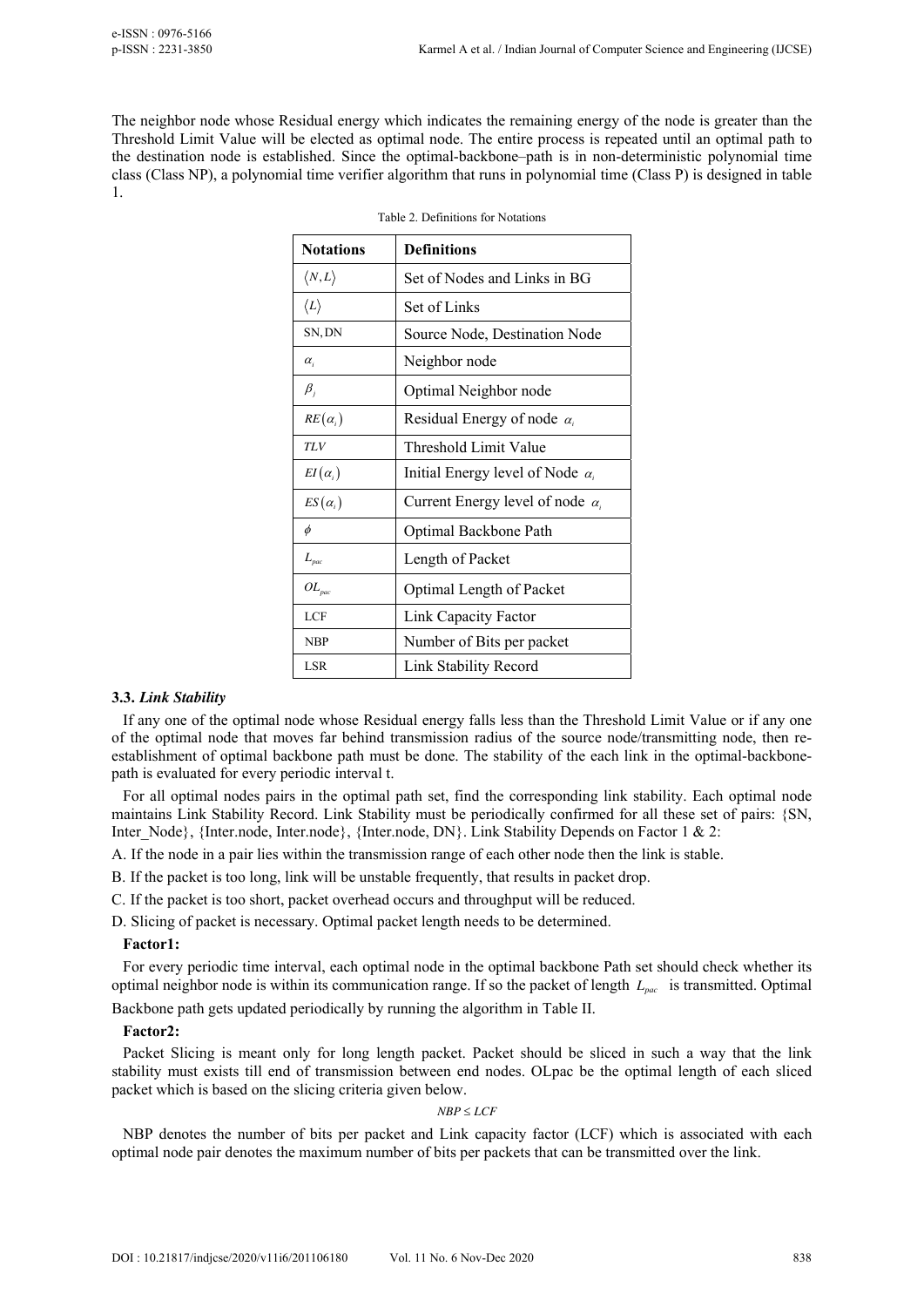## **3.4.** *Load Distribution Approach*

Packet slicing is done once an optimal path from source to destination is established. Packets are sliced into equal length packets and transferred along the optimal-backbone-path. If packets of unequal length are transmitted, the energy consumed by each optimal node may vary. This may lead to complete drain out of energy at least in any one of the optimal node and the optimal-backbone-path has to be re-established again for the transfer of entire packets. As a result, the network performance will automatically decrease. To avoid this criticality packet slicing is done in order to minimize the energy consumed during transmission of packets.

#### **4. RESULTS**

TROBP algorithm is implemented. First the algorithm is implemented without considering the link stability and packet slicing. Second the TROBP algorithm is done including the link stability and packet slicing schemes. The Mathematical results shows better results under energy consumption during transmission only when the link stability and packet slicing schemes are included. The total energy consumed per packet during transmission

through the optimal nodes  $\beta_j$  form source to destination subject to constraint (1) must be minimized. The energy consumed per packet is evaluated based on the following equation,

$$
MinE = \sum_{j=0}^{DN-1} T(\beta_j, \beta_{j+1})
$$
\n(5)

where,  $\beta_j$ ,  $\beta_{j+1}$  are optimal nodes that falls in optimal-backbone-path; *T* denotes the energy consumed during transmitting of a packet over one hop.

| <b>Parameters</b>          | <b>Attributes</b>   |
|----------------------------|---------------------|
| Simulator                  | $NS-2.34$           |
| <b>Routing Protocol</b>    | <b>AODV</b>         |
| <b>Simulation Duration</b> | $200 \text{ sec}$   |
| Number of nodes            | 50                  |
| <b>Transmission Range</b>  | 250m                |
| Movement Model             | Random Waypoint     |
| Antenna                    | Omni Antenna        |
| Radio Propagation          | Two Ray Propagation |
| <b>MAC Layer Protocol</b>  | <b>IEEE 802.11</b>  |
| Maximum Speed              | 20m/sec             |
| Traffic Type               | <b>CBR</b>          |
| Payload                    | 512 bytes/packet    |
| Pause Time                 | $100 \text{ sec}$   |

|  |  | Table 3. Simulation Parameters |
|--|--|--------------------------------|
|--|--|--------------------------------|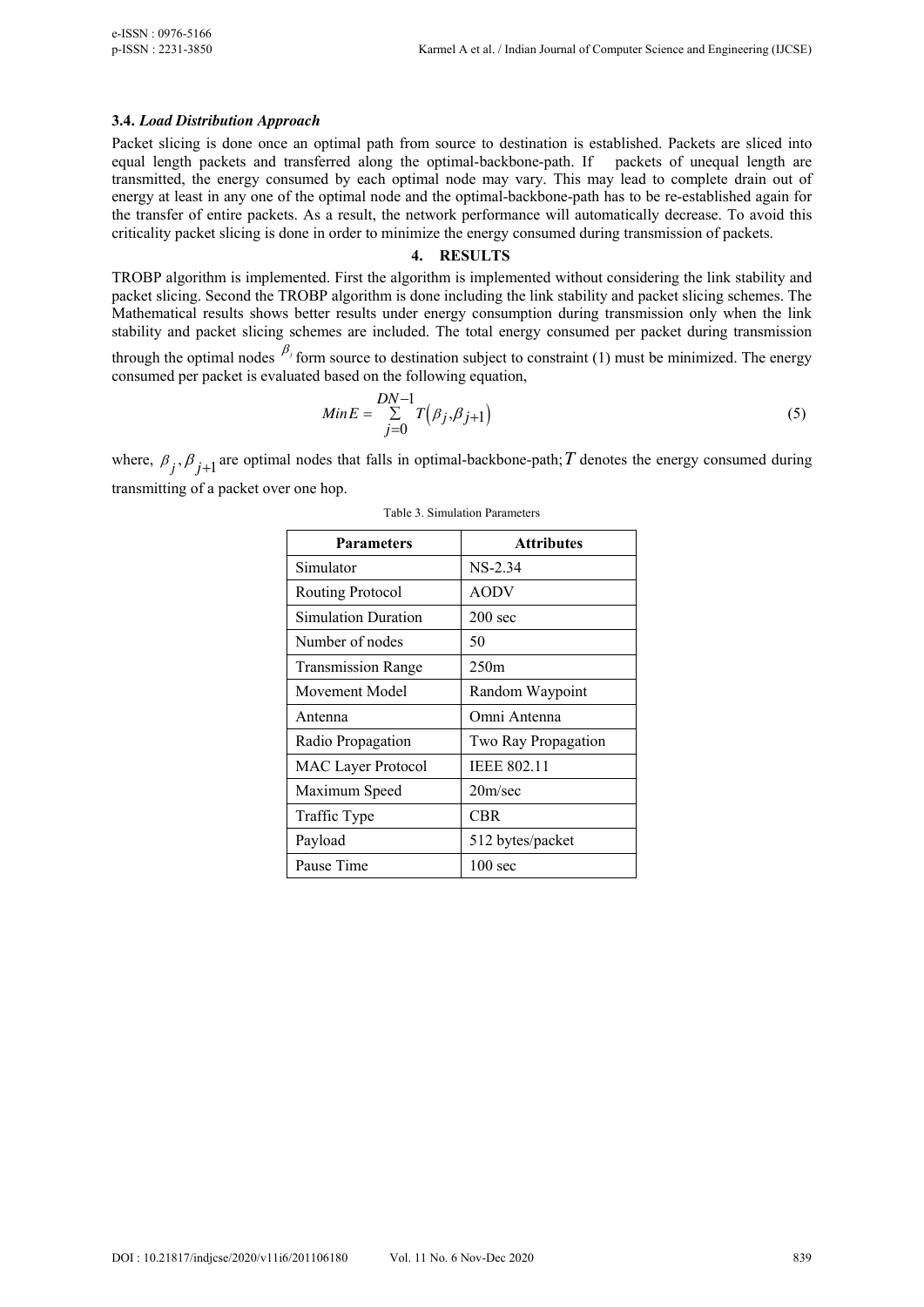

Fig. 3. End to End Delay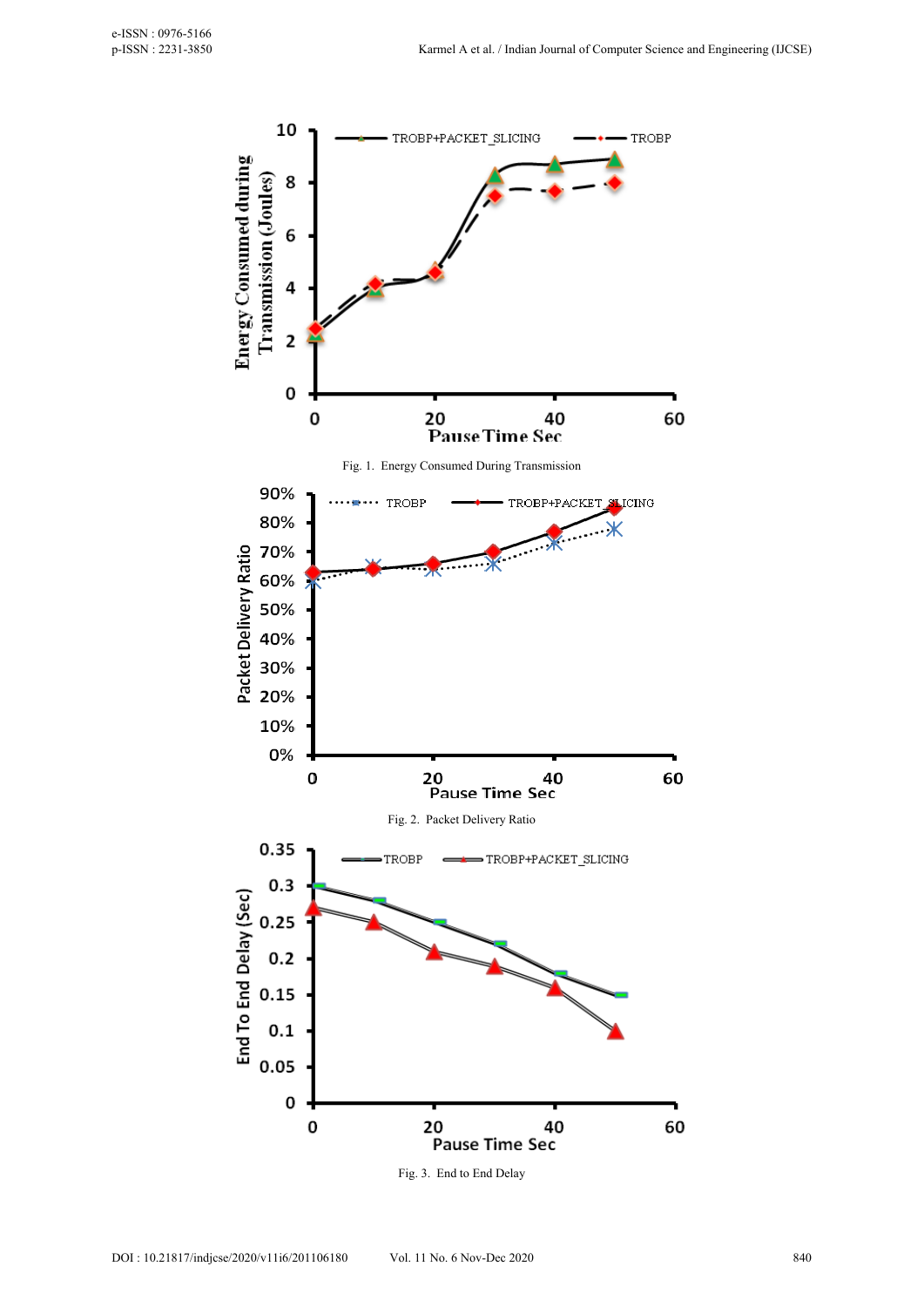

Fig. 4. Routing Overhead

Fig.1 shows the simulations results for the Energy Consumed during transmission of packets. Initially TROBP algorithm is implemented and packet transmission is done without packet slicing i.e., packets are transmitted without any segmentation. The same TROBP algorithm is implemented and data transmission is done by slicing the packets into equal length. Energy is measured in Joules. The simulation results shows that energy consumed during transmission with packet slicing give better results.

Fig.2 shows the simulation results of the number of packets delivered. The simulation results sows that the number of packets with packet slicing give better results. Around some 10% increase in the number of packets delivered through packet slicing technique.

Fig.3 & Fig.4 shows the simulation results of the end-to-end delay and Routing overhead respectively. The simulation results show that both end-to-end delay and routing overhead are minimum, when TROBP algorithm is implemented with packet slicing.

#### **5. Conclusion**

The TROBP algorithm is designed for evaluating energy consumption during transmission of packets. The Simulation results shows better results when TROBP algorithm is implemented with packet slicing technique. The algorithm also projects the necessity of link stability and equal load distribution during transmission of packets.

#### **References**

- [1] Jinhua Zhu and Xin Wang, "Model and Protocol for Energy-Efficient Routing over Mobile Ad Hoc Networks", IEEE Transaction on Mobile Computing, Vol.10, No.11, pp1546 – 1557, 2011.
- [2] Maher Heni and Ridha Bouallegue, "Power Control in Reactive Routing Protocol for Mobile Ad Hoc Network", International Journal of Wireless and Mobile Networks, Vol. 4, No. 2, 2012
- [3] Kumar, N., Suresh Gnana Dhass, C, "A Complete Study on Energy Efficient Techniques for Mobile Adhoc Networks", International Journal of Advanced Research in Computer Science and Software Engineering, Vol. 2, No.9, pp.129-133, 2012.
- [4] Qing Zhao, Lang Tong, and David Counsil, "Energy-Aware Adaptive Routing for Large-Scale Ad Hoc Networks: Protocol and Performance Analysis", IEEE Transactions on Mobile Computing, Vol. 6, No. 9 , pp.1048-1059, 2007.
- [5] Sunho Lim, Chansu Yu and Chita Das, R. "RandomCast: An Energy-Efficient Communication Scheme for Mobile Ad Hoc Networks", IEEE Transactions on Mobile Computing, Vol. 8, No. 8, pp.1039-1051, 2009.
- [6] Anjum Asma, Gihan Nagib, "Energy Efficient Routing Algorithms for Mobile Ad Hoc Networks –A Survey", International Journal of Emerging Trends and Technology in Computer science. Vol. 1 No. 3 (2012) 218-223
- [7] Suganya S., Palaniammal S., "A Dynamic Approach to Optimize Energy Consumption in Mobile Adhoc Network", European Journal of Scientific Research. Vol. 85 No. 2 (2012) 225-232
- [8] Humaira Nishat, Sreenivasa Rao, D.," Energy Efficient Dynamic Rute Discovery Protocol for Mobile Ad Hoc Networks", International Journal of Computer Applications, Vol. 56,No. 7, pp.44-47, 2012.
- [9] Sivasankar, p., Chellapan, C., Balaji, S., "Optimized Energy Efficient Routing Protocols and their Performance Comparison for MANET", European Journal of Scientific Research, Vol. 9, No. 1, 136-148, 2012.
- [10] Pinki Nayak, Rekha Agarwal, Seema Verma, "An Overview of Energy Efficient Routing Protocols in Mobile Ad Hoc Network", International Journal of Research and Reviews in Ad hoc Networks, Vol. 2, No. 1 93-96, 2012.
- [11] Suganya.S, Palaniammal.S, "An Optimized Energy Consumption Algorithm in MANET", Procedia Engineering 38, pp.903-910, 2012.
- [12] F. Guerriero \*, F. De Rango, S. Marano, E. Bruno. "A biobjective optimization model for routing in mobile ad hoc networks", Applied Mathematical Modelling 33, pp.1493–1512, 2009.
- [13] Jayakumar C and Chellappan C ,"Quality of Service in Associativity based Mobility-Adaptive K-Clustering in Mobile Ad-hoc Networks", International Journal of The Computer, the Internet and Management , Vol.14, No.1, pp.61-80, 2006.